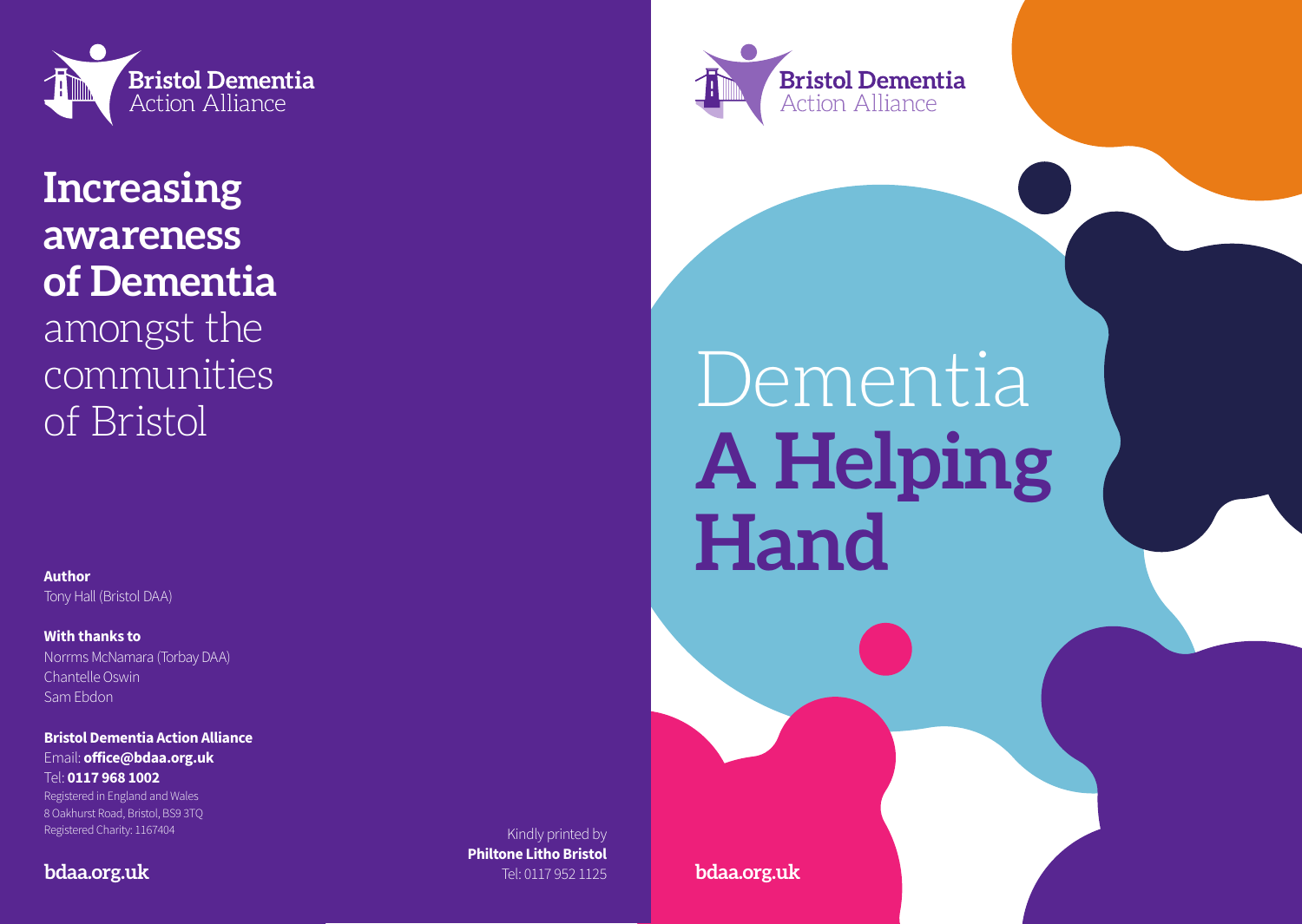# **Introduction**

Hello, my name is Norman McNamara aka 'Norrms' and 10 years ago I was diagnosed with dementia, later to be confirmed as the "Lewy Body's Type" Dementia. Since then and because of some very good medication (which is not a cure but helps keep some of the symptoms at bay) my wife Elaine and I have been able to campaign long and hard to raise awareness of this awful disease. Our campaigning has even taken us to 10 Downing Street where we had a 'face to face' meeting with David Cameron PM.

What we have achieved in the last 10 years is far too much to mention here, but can be found on our website tdaa.global

And so, to this booklet: Why should you use this one when many others have been produced in the past? It's simple, every day we hear about the bad practices that go on in care homes: But what we don't hear about is the tremendously HARD work that carer's do - day in day out - and it's about time we DID!! Not only that - the contents of this booklet have been written by dedicated front line carer Chantelle Oswin. Chantelle has shared her knowledge working with me at every step of the way to put this guide together. I definitely think that asking someone who actually HAS dementia about his or her thoughts and views is the way forward.

So now you know why you should read this booklet carefully and put it into practice

where possible. Over the years I have seen many of these things come and go, as I am sure you have too. But as a person WITH DEMENTIA, I can say hand on heart this one actually WORKS!! This one actually makes sense to me and I sincerely hope it will work for others just like me.

I must say at this point, if it weren't for you wonderful carers who do the incredible job you do, others and I quite simply wouldn't be here today. So, from the bottom of our hearts thank you so much and good luck.

#### **Norrms**

(Diagnosed with Dementia 10 years ago and determined to beat it!)



Norrms and Elaine McNamara

# **Foreword**

### Dementia is a common condition.

It is estimated there are about three-quarters of a million people in the UK living with dementia. This figure is likely to rise to 1 million by 2025.

Dementia is rare in people below the age of 65 – but can occur in people as young as 30.

# **Types of Dementia**

There are a large number of different types and causes of dementia – but the majority of people will have one of the following:

- Alzheimer's disease
- Vascular dementia
- Lewy body dementia
- Frontotemporal dementia

The majority of people with dementia are looked after at home – but about a third

live in a residential care or nursing home setting. This booklet has been put together as a guide for staff who provide regular care and support within this setting as part of the Purple Angel Dementia Awareness Campaign.

The Purple Angel Campaign was launched in Torbay by Norman McNamara in 2012 in order to raise awareness of dementia. Norrms and his team visited businesses and explained to retailers about dementia and how to care for customers with the condition – the Dementia Friendly place would then be able to display a Purple Angel sticker.

# **Displaying the Purple Angel**

At the back of this booklet, you will find the understanding dementia knowledge paper. 95% of your staff will need to complete it in order for your care home to be considered Dementia Friendly.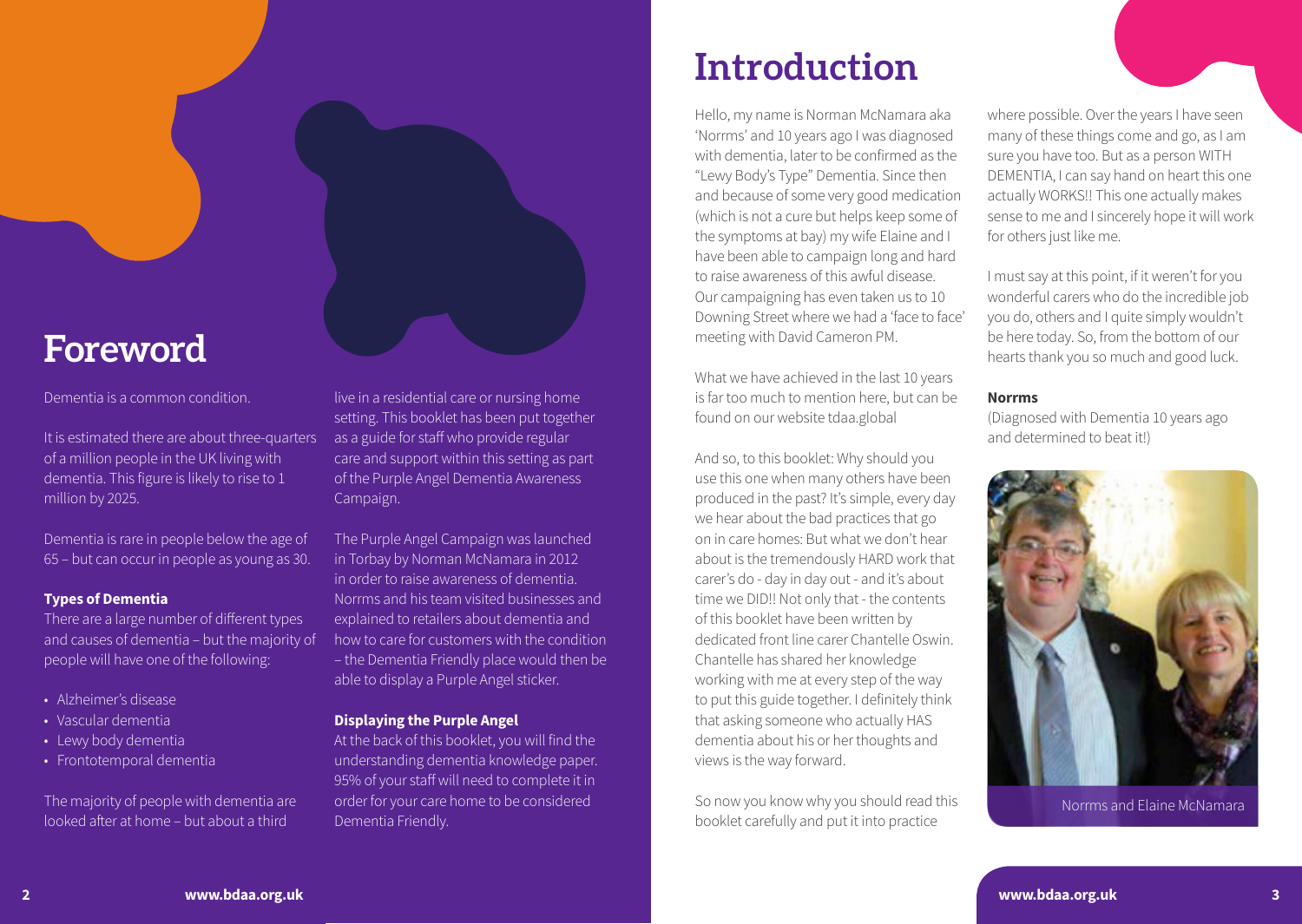# **Understanding Dementia**

The term 'dementia' describes a set of symptoms that include; loss of memory, mood changes, and problems with communication and reasoning. These symptoms can occur when the brain is damaged by certain diseases – one of which is Alzheimer's disease. Similar symptoms are also likely to occur if the brain has been damaged by a series of small strokes.

Dementia is progressive, which means the symptoms will gradually get worse. How fast dementia progresses will depend on the individual person and what type of dementia they have. Each person is unique and will experience dementia in their own way.

It's very important that people with dementia are treated with respect. It is important to remember that a person with dementia is still a unique and valuable human being, despite their illness.

When a person with dementia finds that their mental abilities are declining, they often feel vulnerable and in need of reassurance and support. It is important that carers do everything they can to help the person with dementia retain their sense of identity and feelings of self-worth.

# **They can do this by**

- Being kind and reassuring to the person without talking down to them.
- Never talk over their head as if they are not there - especially if you're talking about them. Include them in conversations.
- Avoid scolding or criticizing them.
- Look for the meaning behind their words, even if they don't seem to be making much sense. Whatever the detail of what they are saying, the person is usually trying to communicate how they feel.
- Try to imagine how you would like to be spoken to if you were in their position.

When spending time with someone with dementia, it is important to take account of their abilities, interests and preferences. Dementia affects people's thinking, reasoning and memory; but the person's feelings remain intact. A person with dementia will probably be sad or upset at times. When helping someone with dementia – a carer must always try to explain what they are doing and why. They may be able to judge the person's reaction from their expression and body language.

# **Points to remember are**

- People with dementia can find choice confusing, so keep it simple. Phrase questions so that they only need a 'yes' or 'no' answer.
- Avoid situations in which the person is bound to fail, as this can be humiliating. Look for tasks that they can still manage and activities they enjoy.
- Give plenty of encouragement. Let them do things at their own pace and in their own way.
- Do things with the person, rather than for them, to help them retain their independence.
- Break activities down into small steps so that they feel a sense of achievement, even if they can only manage part of a task.
- Try not to correct what the person with dementia says, the accuracy of the information is not as important as what the person is trying to express.

Each person with dementia is a unique individual with their own individual experiences of life, their own needs and feelings, and their own likes and dislikes. Although some symptoms of dementia are common to everyone, dementia affects each person in different ways. Some people with a dementia struggle to make sense of their feelings because of appearing to be in a different world, but can still be aware of changes in perception and experience fear.

# **Norrm's Top-tip**

The experience of this struggle to understand creates powerful feelings and emotions. As a carer it is important to understand the world of the person with dementia – my world is the same as yours – but dementia can make it feel muddled at times. 'Person-centred care' involves looking at and exploring the feelings and emotions caused by the experience of having dementia and the feelings you can create as the carer. The best bit of advice I could give to a Care Worker is to imagine the person you are caring for is your own parent or grandparent!

Person-centred care comes from the heart – it is not something you learn or that can be taught - **it is something you need to feel.**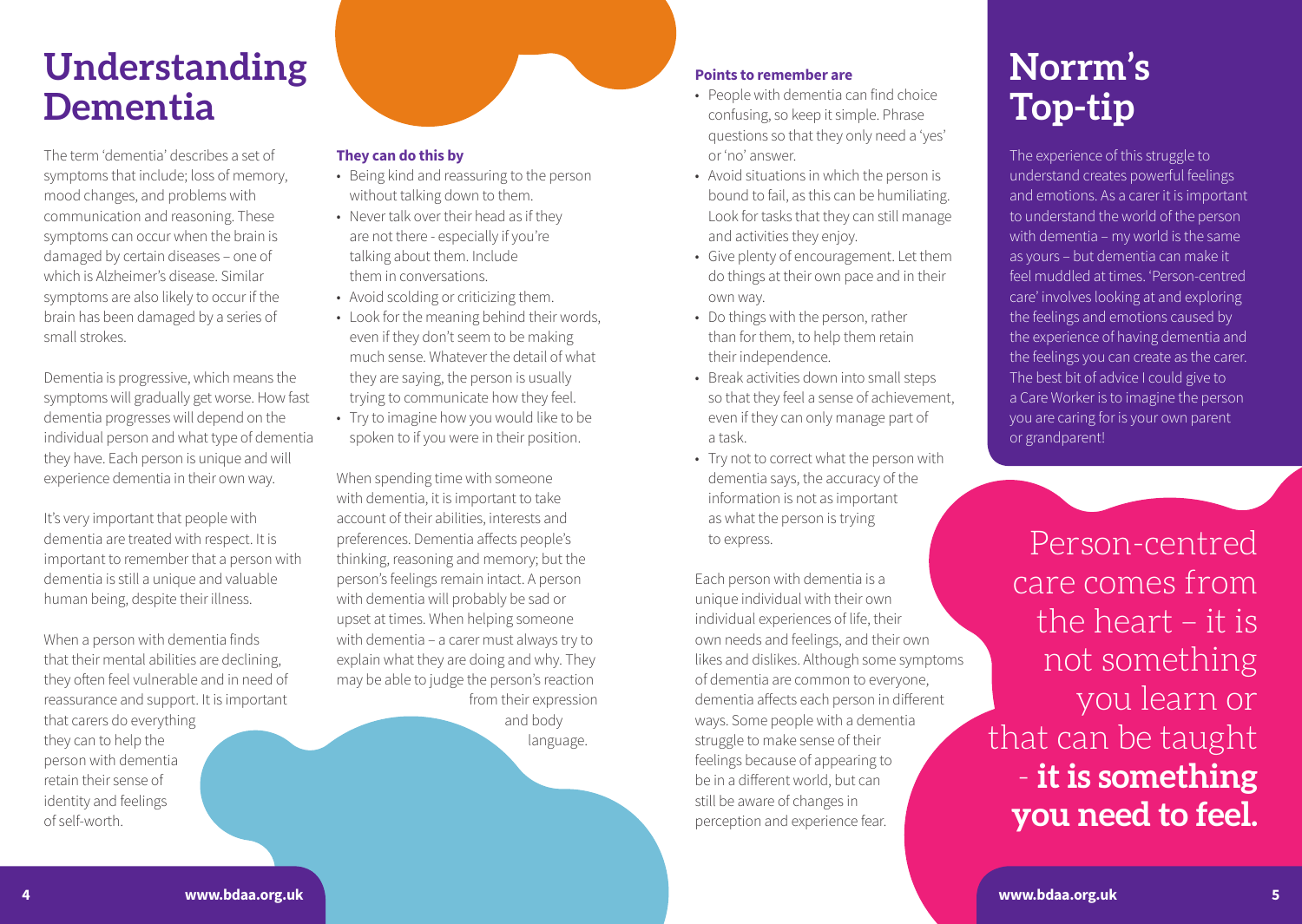# **Communicating with people who have Dementia**

### **The following are tips on how to communicate with people who have dementia.**

#### **Greetings**

Think beforehand about how you are going to greet the person. Do they know who you are? They may not recognise you - even though you know them well. Think about whether you need to say your name or whether a warm hello will suffice. Warmth and friendliness in your initial greeting is usually important.

#### **Physical approach**

Think about where the person is sitting. What can they see from there? Are there any sight or hearing problems that will have a bearing on how you should approach them? Try to make sure that the light is on your face rather than behind you. Coming in low at eye-level if the person is seated will be less intimidating. If the person is quite withdrawn, sitting alongside them making some minimal movement and sound may be a gentler way of getting their attention rather than trying to strike up a conversation straight away.

#### **Touch aware**

Does the person respond to touch in a positive way? A light touch on the back

of the hand can often feel reassuring and non-threatening. If the person moves their hand away from you, take your cue from them and be careful how you use touch. If the person takes the opportunity to clasp your hand this may be an indication that they need more physical reassurance and support. With people who are quite withdrawn, a gentle touch on the cheek can be a way of getting them to look at you. Again be sensitive to their reaction to the touch and take your lead from them.

### **Minimize background noise**

You want to maximize the chances of concentration. If there is a lot of background noise; TV, music, vacuuming, or chatting then your chances of good communication are less. If you work in a noisy environment you are probably immune to how noisy it actually is. Close your eyes for a few minutes and listen and name every sound you can hear. Can you lessen any of them?

#### **Consciously relax**

You are likely to be moving at a much faster pace than the person with dementia. In order to fully attend to your job as carer you need to be relaxed and slowing your pace. Become aware of your breathing; exhale fully and then slow down your respiration rate. Relax any bodily tension that you are carrying; drop your shoulders, unclench your jaws and stretch out.

### **Think how the person may be feeling**

Try to put yourself in their shoes or seat. What is their emotional state likely to be? Are they relaxed and happy - or anxious and distressed? Are they calm or frightened? Are they likely to respond to humour or are they angry and frustrated?

#### **It may feel like a first for the other person**

Because of problems with laying down new memories, even though you may have had a number of interactions already with that person today, to them it may feel like the first time they have seen you. Think whether this is likely to be the case. How will this impact on your conversation?

Identify the emotional state of the response: How is this person feeling? If they have been able to speak, what do the words convey? What does the tone of voice convey? What does their facial expression tell you? What does their body position tell you? What does their respiration rate tell you? Is there any indication that the person is in physical discomfort or pain?

In dementia care - you need to listen with your eyes and your ears.

#### **Be open to a range of possibilities**

We often go into situations with set ideas of what we want to speak about - or what we expect to hear and we try to switch the conversation quickly to the topic we have in mind. At the beginning of a communication take your lead from the person with dementia. Don't try to switch topic too soon

- or your serve won't get back over the net. Work on what is in the foreground for them.

#### **When the person speaks**

Be aware that as word finding becomes more difficult for the person with dementia the content of speech becomes more limited. So for example a female name such as Julie may come to represent every female helper rather than referring to Julie in person. References to Mother, Father and home attached to a 'feeling' and not a literal question may help the person to feel safe, secure or belonging.

# **Put present and past together to understand the other's reality**

The more that you know about the key stories, people and themes of a person's life the better you become at interpreting meaning. If you are puzzled by a response, think what the person has just been experiencing before your conversation, think about what you know about the person's past and see if you can make a connection.

### **Say what you think the other feels**

You have listened with your eyes and your ears to how the person is feeling. A simple statement of what you have observed will let the person know that you care how they feel. For example, 'You sound sad right now' or 'You look really relaxed sitting there'. Keep it simple.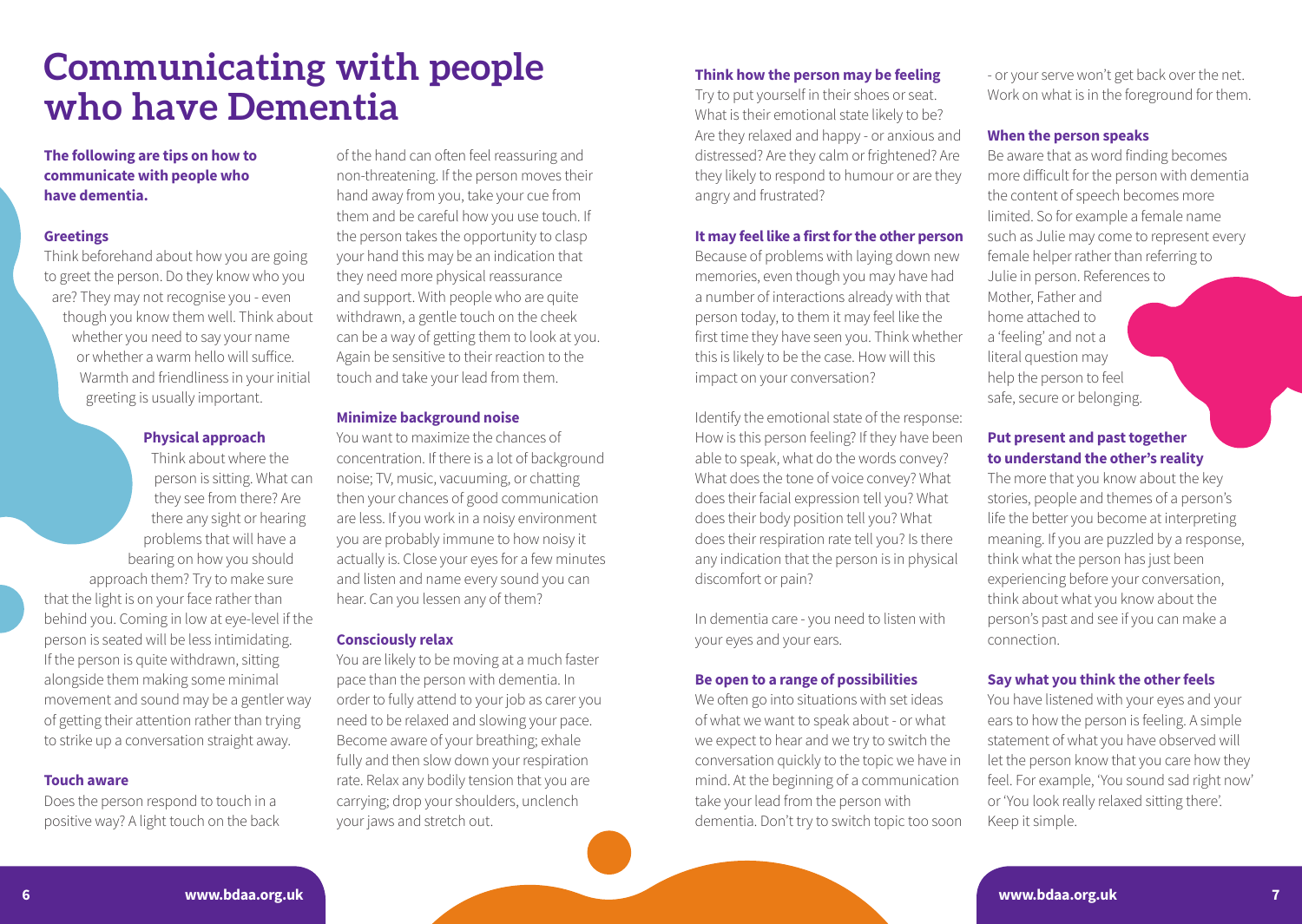# **Say what you think the other person wants to say** - If the person has said something, summary back the meaning of what you think they have said. If you are not sure then just feedback the key words to see

if any more are forthcoming.

**Don't correct 'mistakes' - It is often tricky** to know whether to correct errors, for example when someone has got the wrong time of day or got muddled up. Be wary of your tone if you feel you need to correct the person. Consider offering a tentative alternative such as 'I wonder if you think its morning already? I think it's about 11 at night now – look everyone else is in their beds?'

**Confrontation is pointless** - Sometimes people will accept your point of view or explanation, other times they won't. If they won't, then graciously agree with them and move the topic of conversation on to something less troubling.

#### **Don't shy away from tears or laughter**

**-** People with dementia often lead very emotional lives. Anxiety and grief may be quite near to the surface. Don't shy away from tears. Stay with the person and offer them natural support.

You may not be able to fix the cause of the anxiety or grief but seeing this through with them and not being afraid will help them enormously. Never underestimate this. Likewise, having a belly laugh together over something silly is a great way of getting to know each other.

# **Little and often is usually better** -

Sometimes you can talk for lengths of time.

Be vigilant for signs of fatigue. Finding words for things and communicating at length can be particularly tiring for some people with dementia. Take a break but come back again soon.

Communication should be there until the end. Never assume that the person cannot understand. Use repetition. Use gentle touch. Achieve eye contact. Be aware of the tone of your voice.

Remember that the expression on your face will conve more than the content of your words. Use warmth, friendliness and a smile.

Try to avoid saying the following general sentences.

- You just asked me that.
- You don't work anymore.
- You have forgotten again.
- Why are you doing that?
- I have already told you.
- Wait a minute.
- Stop doing that.
- You have just eaten.
- -------- is in a bad mood.
- You're not allowed to do that.
- You can't go out/home.

And if all else fails – try the distraction technique!

#### **Communication**

When we are having a conversation with another person who does not have a communication problem, we chat easily & neither has to make a particular effort to be understood. Their conversation meets in the middle as illustrated below.



However, when one person has communication problems (as is the case in dementia), if we just make our usual effort then the communication will not connect. The person with dementia remains disengaged with the world.



If we want to have connected communication with a person with communication problems then we need to make the extra effort to ensure that this occurs. We have to go that extra distance as illustrated below.



# **Understanding Emotional Needs**

Everyone has basic care needs such as being clean, dressed, fed and comfortable. As human beings we also have emotional needs; if these needs are not being met then well-being and quality of life of the individual is seriously diminished. When caring for people with dementia – it is important to recognise the following:

**Attachment/Inclusion -** We all like to feel connected to someone or something. We want to feel we are a part of something; to belong to a group and not feel left out.

**Comfort -** We all need to feel comfort. We need to be warm, dry, and clean; to have a full stomach and not be thirsty; to have quiet when we want it; to have our anxiety calmed; to have a sense of tenderness, closeness, and bonding with others.

**Identity -** We need to have others understand our individuality. We want to have our own identity, to be special. We want our individuality to be recognised in our food preferences, our clothing; our activities and recreation. Tell and re-tell your loved one his or hers own 'life story.' It may prompt something good.

**Occupation -** We want to be occupied (to have something to do!); to help others; to

**8 www.bdaa.org.uk**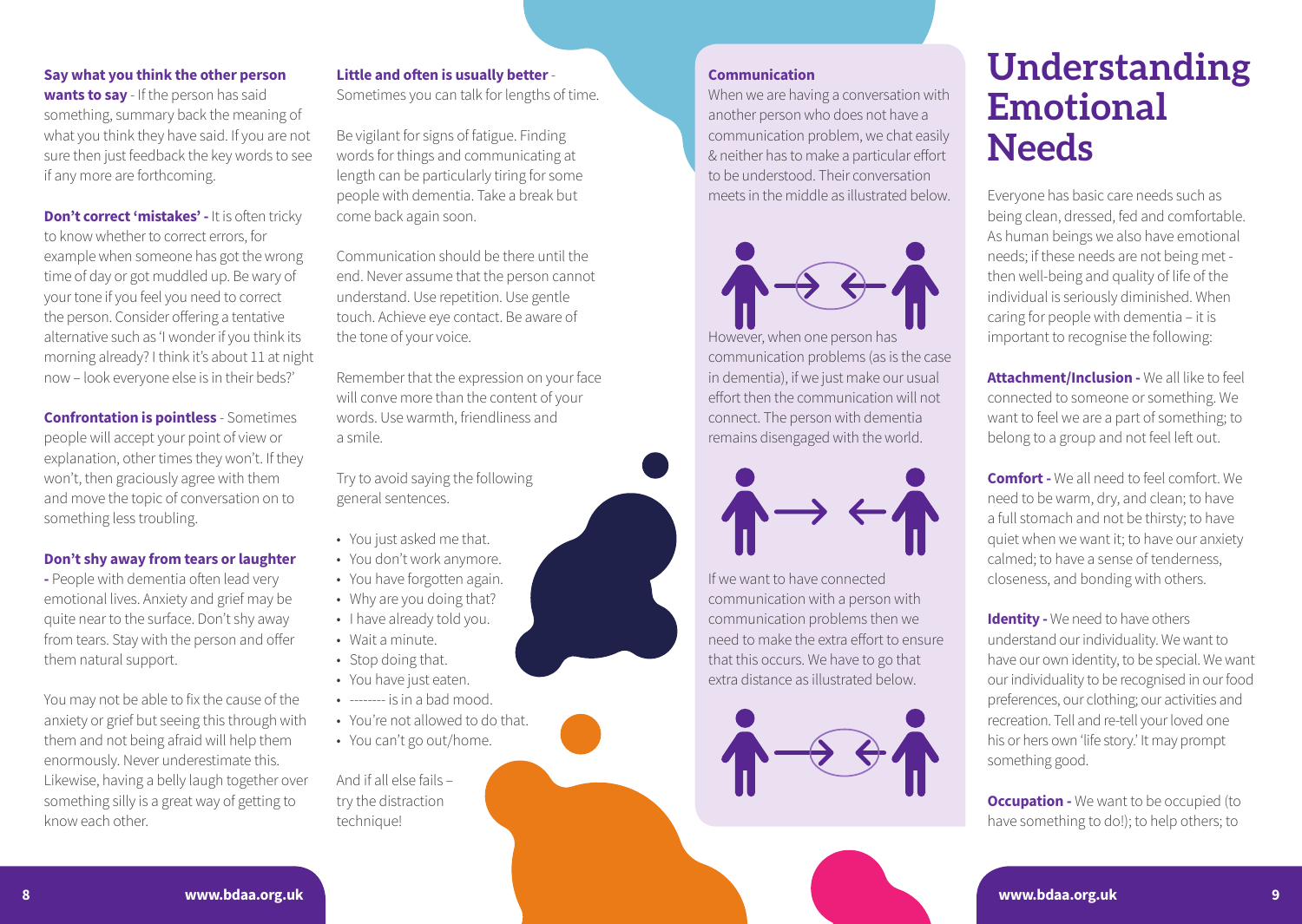occupy ourselves with 'work', that if at all possible, has meaning and purpose. (Give your loved one 'jobs' like folding laundry, setting the table, help with dinner, etc.)

**Love -** Everybody needs it. To love someone; to be loved and accepted; to love an activity, a food; to love religion, self-love/self-respect.

# **Understanding Behaviour**

### **'There is a reason behind everything'**

It is very difficult to be faced with aggressive behaviour from a person with dementia we are caring for. This type of behaviour is unlikely to be a deliberate act of aggression. In fact; it is much more likely to suggest fear or desperation. The following is a guide to understanding exotic or unusual behaviour:

Try to see things from the person's point of view – what is their reality? Usually, aggressive behaviour communicates an important message. When we understand the message, we can meet the person's needs and hopefully prevent the situation from happening again.

The following are some of the reasons why a person with dementia might be behaving aggressively:

- The person might be feeling unheard or misunderstood.
- The person might be feeling threatened or frightened.
- The person might be feeling embarrassed, frustrated or annoyed - because they need
- help to do things they used to do independently.
- The person might be asserting their own wishes - when others are trying to make them do something they don't want to do.
- The person might be in pain.

Aggressive behaviour is not a common response from a person with dementia. Only rarely is it actually a symptom of the dementia. If aggression does occur, the most likely reason is that the person is reacting to a distressing situation or has a need that is being unmet. When we look for the message behind someone's behaviour, we are well on the way to finding an effective response.

The important thing is to try to see things from the person's point of view. It might be that we can do something different straight away to respond to the person's feelings; for example, take a walk around the garden with the person who is feeling trapped.

Or perhaps there's nothing that would help immediately, but plans can be put in place to sort out the issue that has upset the individual. For instance, if we realize that a person's aggression comes from feeling

frustrated about things they can't do now, it will be vital to find things that the person 'can' still do, and encourage them to use these remaining strengths as much as possible.

We may need to face up to the fact that it was something we did – without meaning to – that brought on the person's difficult feelings and reaction. For example, we may have been focusing on the personal care task we've come to do, but forgetting that the person's poor memory and problems with recognition means they don't know who we are or what we are doing.

So we need to slow down, introduce ourselves, help the person feel safe and secure in our company and explain our intentions. We shouldn't blame ourselves - it's important to keep learning.

We might find out something about the person's background that explains why they react as they do – for example, someone who was once the victim of a mugging may become frightened if they are approached from behind.

We might simply find out, through picking up the messages communicated through behaviour, that there is a specific way an individual needs things to be done. One person may need her food to be cut up before it is served. Another may feel very distressed when he is not wearing a tie.



"As we become more emotional and less cognitive,

it's the way you talk to us, that we will remember.

We will know the feeling.

Your smile, your laugh and your touch are what we will connect with...

Just love us as we are. We're still here, if only you could find us"

**Christine Brydon** *"Dancing with Dementia"*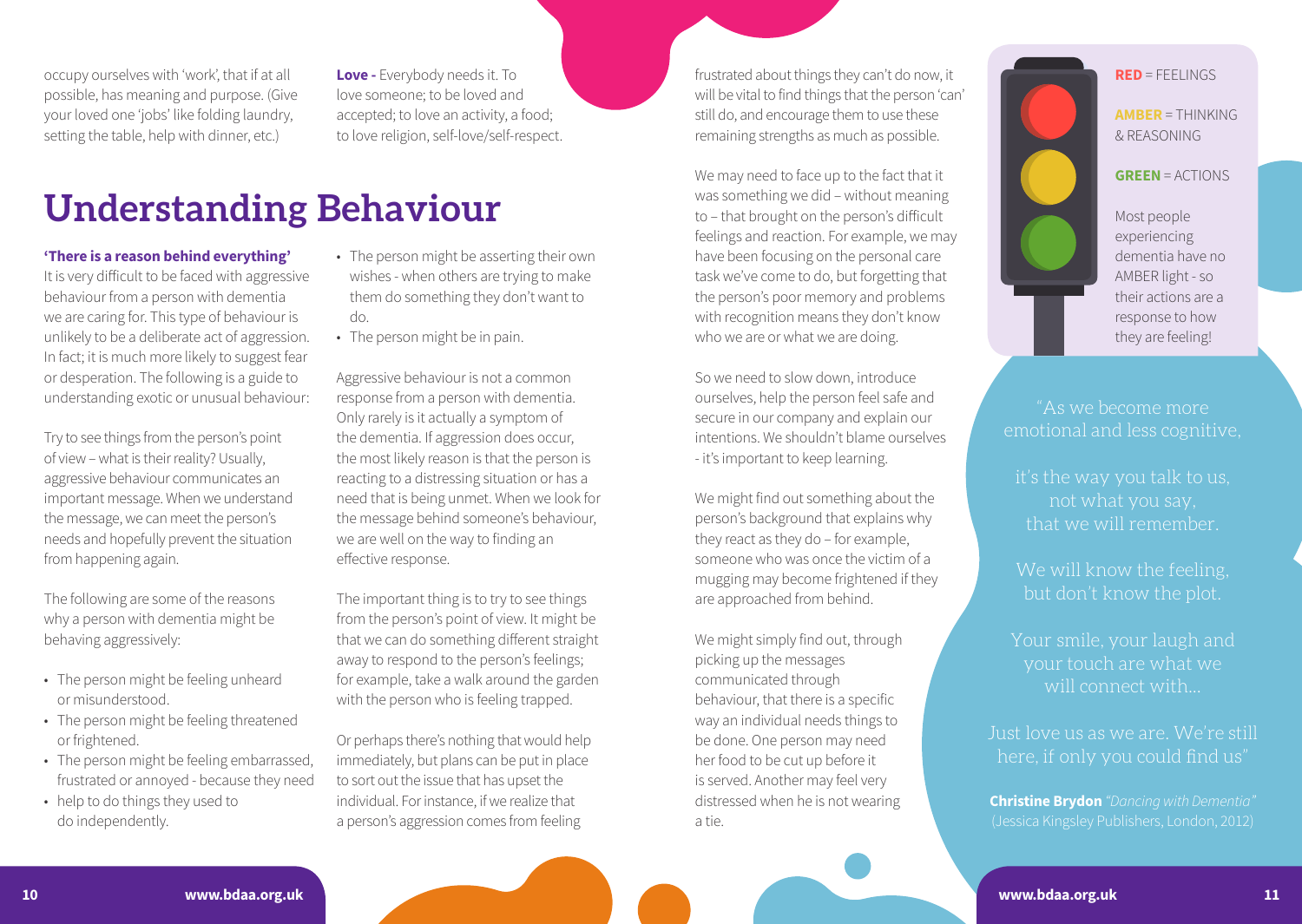# **Daily Living is an Activity**

Don't forget that an activity is anything and everything we do from waking up to going to bed and the smallest thing can be turned into a positive interaction or chance to keep busy.

You might want to start some days by leaving an area of the care home in a 'half done' approach, for example by leaving:

- A basket of washing to be folded/socks to pair.
- A rake and broom in garden ready to sweep leaves.
- A Sink with warm soapy water and some cups and saucers.
- Some cutlery and placemats by tables ready to be set.
- A basket of unfinished knitting around.
- Some magazines left open on colourful pictures.
- Puzzles and games out of boxes on tables.

# **Norrm's Top-tip**

Remember, it's the doing that is important – not the outcome – the point is not the task in hand – but the feelings the person will get from helping.

Most people living in the care home will have run homes of their own and one of the best activities can be based around encouraging residents to maintain life skills and ask them to help with daily tasks, for example:

- Helping to make the bed.
- Let then have a feather duster for housework.
- Helping make tea/simple food preparation.
- Folding laundry/napkins.
- Polish/wash cutlery.
- Having a walk to take rubbish out.
- Putting flowers into a vase.
- Watering the garden.
- Hang out some washing on the line.
- Water the garden/indoor plants.
- Go out and feed the birds.
- Polish ornaments/clean brass
- Use an old carpet sweeper to
- evoke memories.



# **Chantelle's Activities List**

Chantelle's list of activities is purposely arranged to provide variety and choice.

It takes into account an individual's needs and uses activities that will provide meaningful stimulation, promote selfesteem and encourage positive and social interaction as well as providing sense of purpose and pleasure.

# **Here are some suggested activities in rotation on a weekly programme:**

**Fun & Fresh** - Encouraging people to get out into the fresh air for a walk.

**Fruity Friday** - Preparing a platter of unusual fruits and visiting each person to taste or try, prompting good conversation.

### **Musical Movement and Chair Exercise**

- Weekly sessions run by a volunteer to stimulate exercise and enjoyment with music. Lots of dancing, singing and fun!

**Pets as Therapy Dog Visits - Providing** comfort and promoting reminiscence.

**Ball Games** - Using a beach ball, it is good for keeping people active and providing movement for people with poor mobility.

**Cognitive Stimulation Therapy Group** - A group that meets to take part in different discussions, games and reminiscence activities (Including choir practice).

# **Quizzes and Crosswords** -

Memory stimulation and great activity for people who you don't think are listening but suddenly shout out the answer.

**Games of Hoy** - A simple fun card game like bingo with chances to win prizes, always goes down well.

### **Church Service and Holy Communion** -

To fulfil an individual's religious and spiritual needs with prayers and hymns.

**One-to-one time/Room visits** - A very important opportunity to visit people who do not necessarily join in group activities but may enjoy something on a one-to-one basis.

**What's in the box?** - Using an assortment of well-known items to rummage through and stimulate discussions.

**Tranquillity Suite** - Our snozaleen room provides opportunity for relaxation and sensory experience.

**Sweet Shop** - Opens a chance for a resident to work in the shop and others to come and buy sweets and toiletries.

**Household Tasks** - Encouraging residents to help with daily running of the home.

**Nail Care** - The chance for nails to be manicured and painted.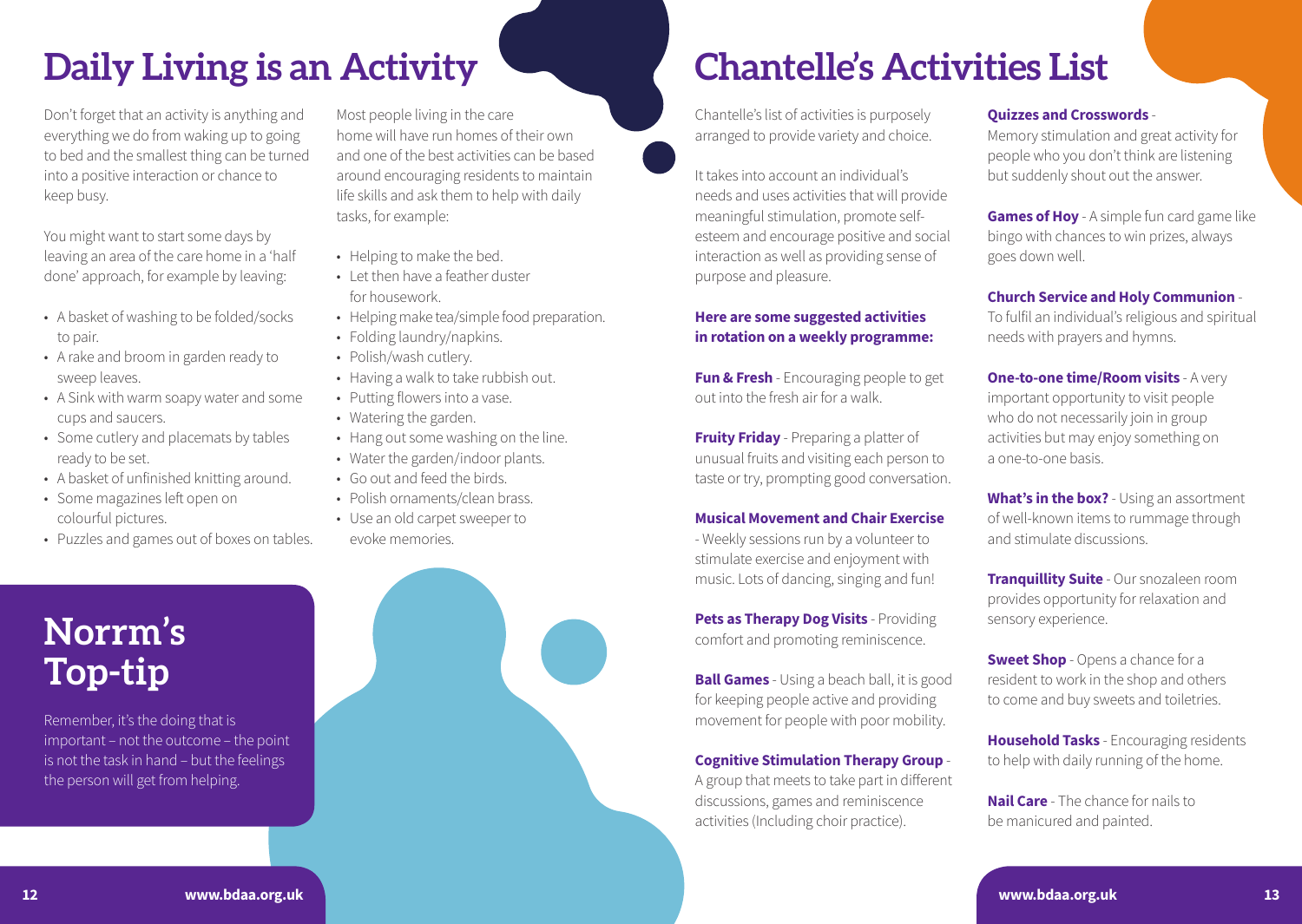**Finishing Sayings and Rhymes** - Very easy to engage people in this activity as most people know answers to simple sayings and will answer without knowing it!

**Later Stage activity** - Hand massages, a sensory box, simple singing and tapping, dolls and soft toys, wool winding and rummage boxes, reading aloud.

**Resident's Choice** - A weekly opportunity to generally ask if there is anything anyone would like to do!

#### **Getting to know you Conversation** -

And reminiscing to find out more about the residents to fill personal histories and life story books.

**Picture card discussions - A box of** postcards, reminiscence pictures, photos to prompt memoires and discussions.

**Visiting Entertainment** - Singers and musicians that visit to provide an afternoon of enjoyment.

**Birthday Celebrations** - Inviting family to join for celebrations including cake, cards and decorations.

**Child Visit** - A little girl has been visiting weekly from the age of 2 (she's now 5) to bring toys, fun and enjoyment, playing and singing with the residents.

**Bean Bag and Other Sport Games** -

A selection of target games, bean bags,

parachute games, badminton, bowls, and skittles.

**Cinema afternoons** - A film showing on the cinema screen with snacks.

**Sing-a-long Memories DVD - A fun.** homemade montage video of images and music for everyone to enjoy sing-a-long and stimulate memories.

**Day trips** - To places of interest, garden centres, towns, pubs, zoos etc.

#### **Other activities:**

**Hobby Clubs** - Covering hobbies that people may wish to continue such as knitting, sewing, gardening, woodwork, and painting.

**Arts and Crafts** - A range of simple crafts or chances for creativity including cardmaking, painting, beads, paper craft, drawing and colouring.

**Board Games** -Jigsaw puzzles, dominoes, scrabble, pairs memory game, draughts and cards.

**Baking Fun** – Easy-to-make cakes or a food session with cooking items, recipe books and discussion.

**Flower arranging** - A chance to get people touching, smelling and arranging vases of flowers to then place around the home.

**Bingo Fun** - Favourite that most people can relate to and enjoy.

#### **Sing-a-long Musicals on DVD**

**Residents Coffee Morning** - A chance to chat to residents about life in the home and any opinions on food, activities, or other Reminiscence Themed Sessions items to prompt memories and conversation.

**Magazines Collage** - Taking likeable pictures from magazines and sticking them in their own book of favourite pictures.

**Bead-making** - Threading beads onto string to make simple necklaces.

**Sorting Activities** - Anything that can be sorted into shapes/sizes or colour than can be used to sort (buttons).

**Rummage Boxes** - Themed boxes with pictures, objects, materials and sensory objects.

**Letter /card writing** - To help residents continue communicating with family and friends.

**Mobile book Club** - A selection of books on a trolley for individuals to take out, or enjoy reading together.

**Higher or Lower** - Group card game using large cards.

**Puppet Fun** - Fun with a range of puppets.

**Wake up Shake up** - Morning exercise fun.

### **Poetry Reading**

**Doll Therapy** - The use of soft toys and dolls to provide comfort.

**There are many other activities not in the weekly program but that can be done monthly or occasionally.**

**Toddler Group** - We hold the monthly local toddlers group at the home, providing refreshments and letting the residents watch and interact with the children as they play.

**Brownie Visits** - Local Brownie group visits to sing play and interact with residents.

**School Visits** - From primary age to college many groups visit to provide company interact or sing to the residents.

**Animal Visit** - A range of different visits from people with animals to touch, hold and enjoy.

**Ice cream van visit** - Chance for residents to go and get a 99 straight from the ice cream van!

**Men's Club** - Room filled with activity for gents-sport, beer, snacks, TV, snooker, darts, papers, and radio.

**Spa/Makeovers** - Beauty treatments. Foot spas, or trying on jewellery, hats, make up, scarfs and taking fun photos.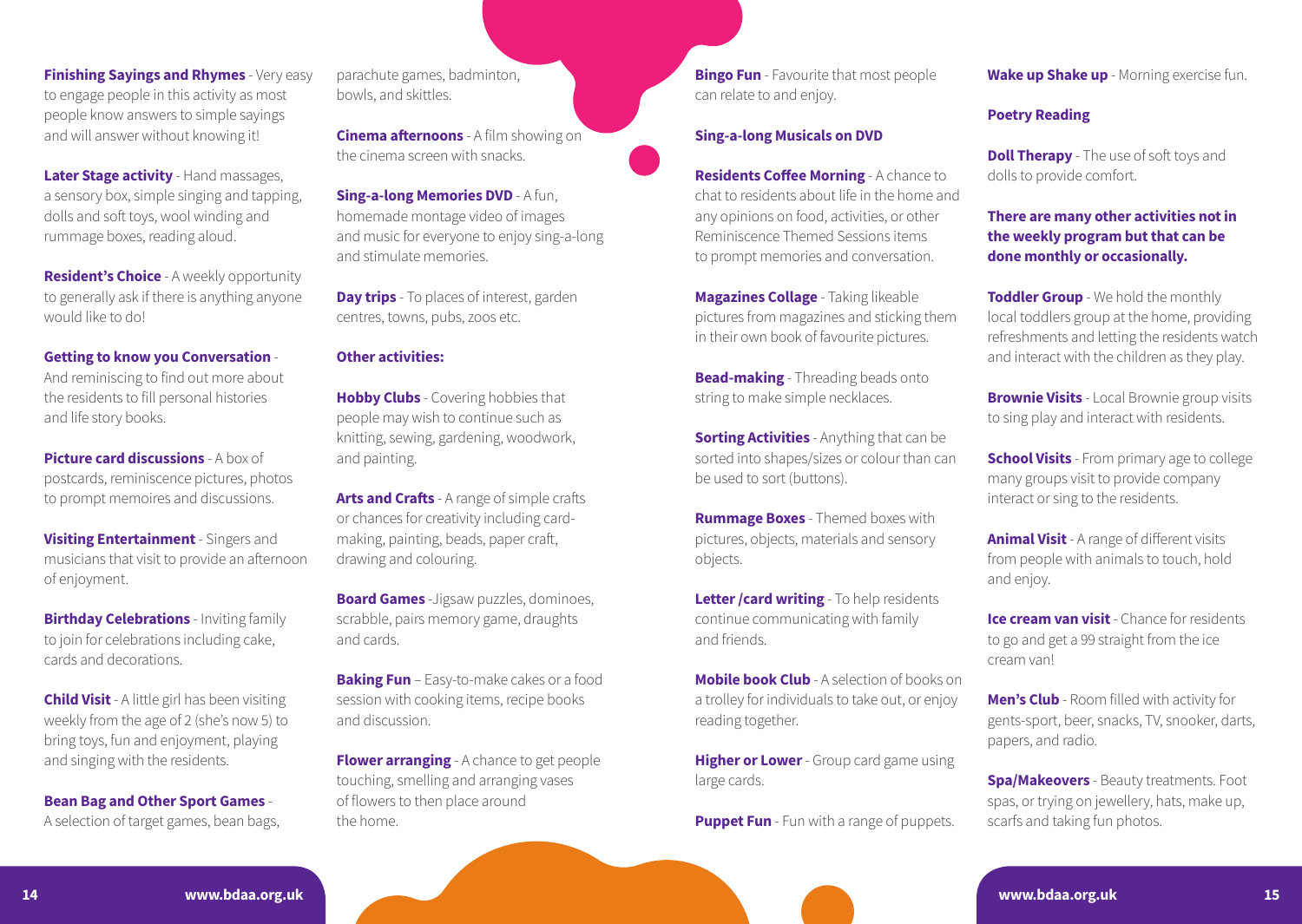**Tea Dances** - With ballroom dancer demonstrations and encouragement for residents to join in.

**Ice Cream Sundae Sunday - Using the tea** room as an ice cream parlour to give people the chance to make their own delicious ice cream sundaes.

**Pub afternoon** - Entertainment/piano player, with a bar open serving drinks and snacks on tables.

**Food preparation** - Varying activities to give residents opportunity to help prepare and taste foods.

### **Smoothies/fruit tea tasting**

**Food tasting fun** - Different foods to taste (with chef).

**Chocolate Tasting** - A range of different types of chocolate arranged on a platter to enjoy, promotes happiness in everyone and good for people with weight loss.

**Activity Trolley** - Full of fun to take into people's rooms.

### **Charity/fundraising fun days:**

**Talks or presentations** - Inviting in people of interest to provide talks or reminiscence subjects i.e. MG Car Club.

**Fancy Dress Fun** - Getting dressed up in fun costumes and hats to pose for photos.

**Aeroplanes and Lemonade** - Making paper aeroplanes and lemonade in the garden.

**Volunteer Appreciation Day** - A day to thank all the lovely volunteers with a party and a gift presentation.

**Social or Themed Food Events - Cheese** and wine, Pimms and strawberries, Italian, Indian, Chinese, fish & chips, and tea parties.

#### **Cake Bake off**

**Auntie May's Fashions** - Find a local clothes supplier to set up a stall for family and residents to come and try and buy new clothes.

**Table Top or rummage** - Set up a table of items (cheap from charity shop) for residents to come and look through and take away/buy.

**Abingdon Court's Got Talent** - Relatives, family and staff perform their talents.

**Abingdon Court Choir** - Ready to perform shows for summer and Christmas.

#### **Events and Themed Parties**

Themed events are a good way to brighten a day with fancy dress, different food and entertainment. This is just a few done at Abingdon Court.

### **Seasonal occasions** -

Such as Christmas Panto, New Year,

Halloween, Valentine's Day, May Day, St David's, St Patrick's, St Andrew's, St George's, Easter, Mother's Day, Father's day, Pancake Day, Bonfire Night, Remembrance days, Australia Day, 4th July (BBQ), Armed Forces Day, etc.

**Beach Party** - With cocktails, ice cream, Punch & Judy and a donkey!

**Teddy Bears Picnic** - Individual food box picnics in garden with children and favourite teddy, including a large teddy to cuddle (fancy dressed).

**Around the World** - Entertainment, dress and food from around the world with a cruise ship decorations theme.

**Wild West** - Country music, fancy dress, line dancing, decorations.

# **Become Like a Butterfly - Change the Moment**

In all aspects of your day, including while giving personal care, use every opportunity to make it enjoyable and focus on the person at all times.

- Smile
- Laugh
- Wave
- Address the person by name

**War/1940's** - Entertainment, fancy dress, reminiscence discussions and rationed food.

**Summer Fete/ Christmas Fair** – Including stalls, crafts and a raffle.

**Circus Day** - A variety of fun filled activities and entertainers, balloon modelling, face painting, clowns, fancy dress fun and food.

**Day at the Races** - Ascot/Grand National, sweepstake/ bet on horses, use races DVD, dress in hats and drink champagne.

**Winter Blues** - Party with pyjamas and hot chocolate.

### **Hollywood theme** -

Entertainment, stars, red carpet, Oscars, and fancy dress.

Plus many more ideas!

- Greet
- Dance
- Sing a song to someone
- Make a joke
- Notice someone's clothes/hair
- Offer a choice of tea/coffee
- Offer a choice of food/cake
- Give a newspaper/magazine
- Pass something around